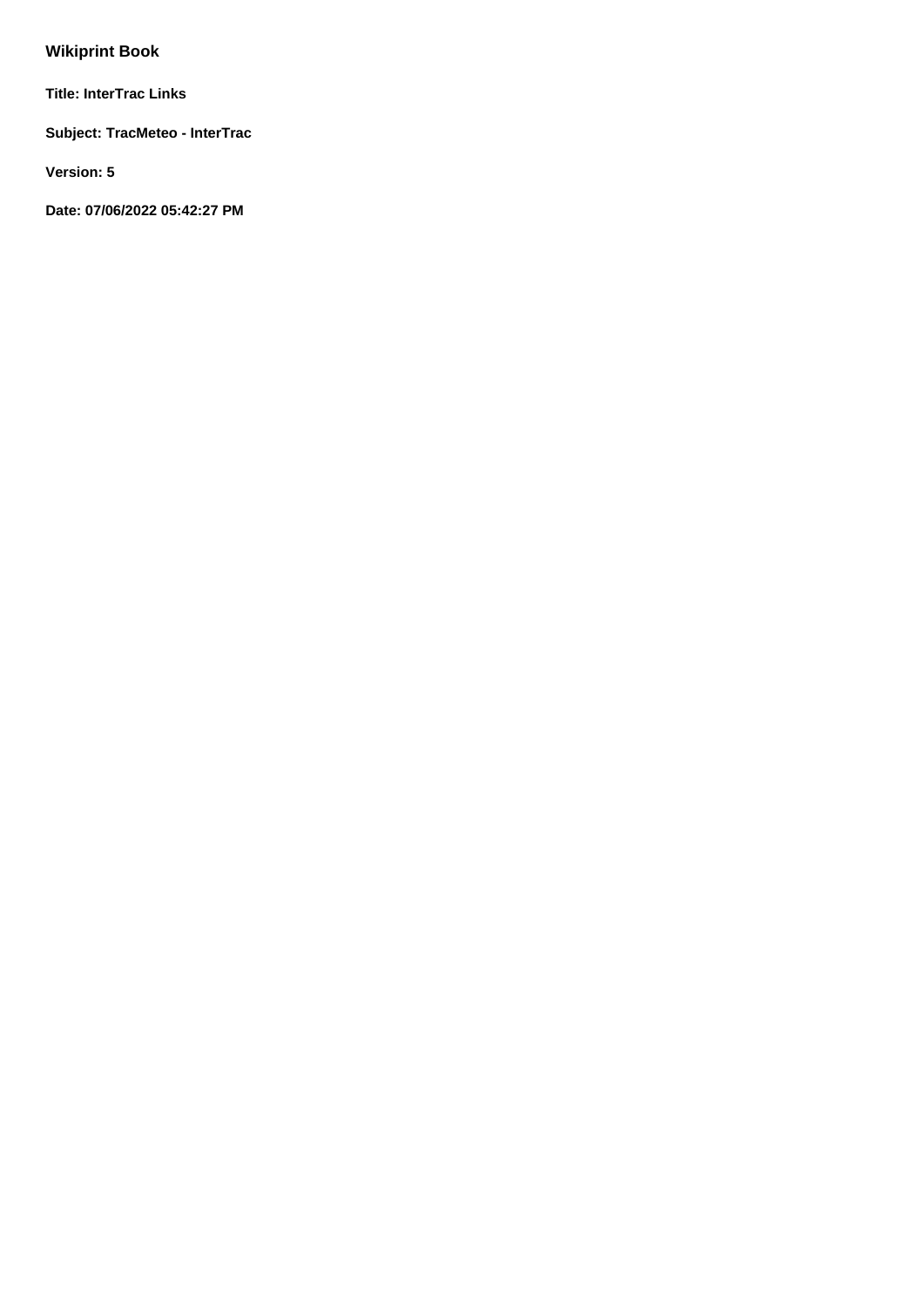## **Table of Contents**

| InterTrac Links                   |            |
|-----------------------------------|------------|
| Definitions                       | $\epsilon$ |
| List of Active InterTrac Prefixes | $\epsilon$ |
| Link Syntax                       | $\epsilon$ |
| Examples                          |            |

2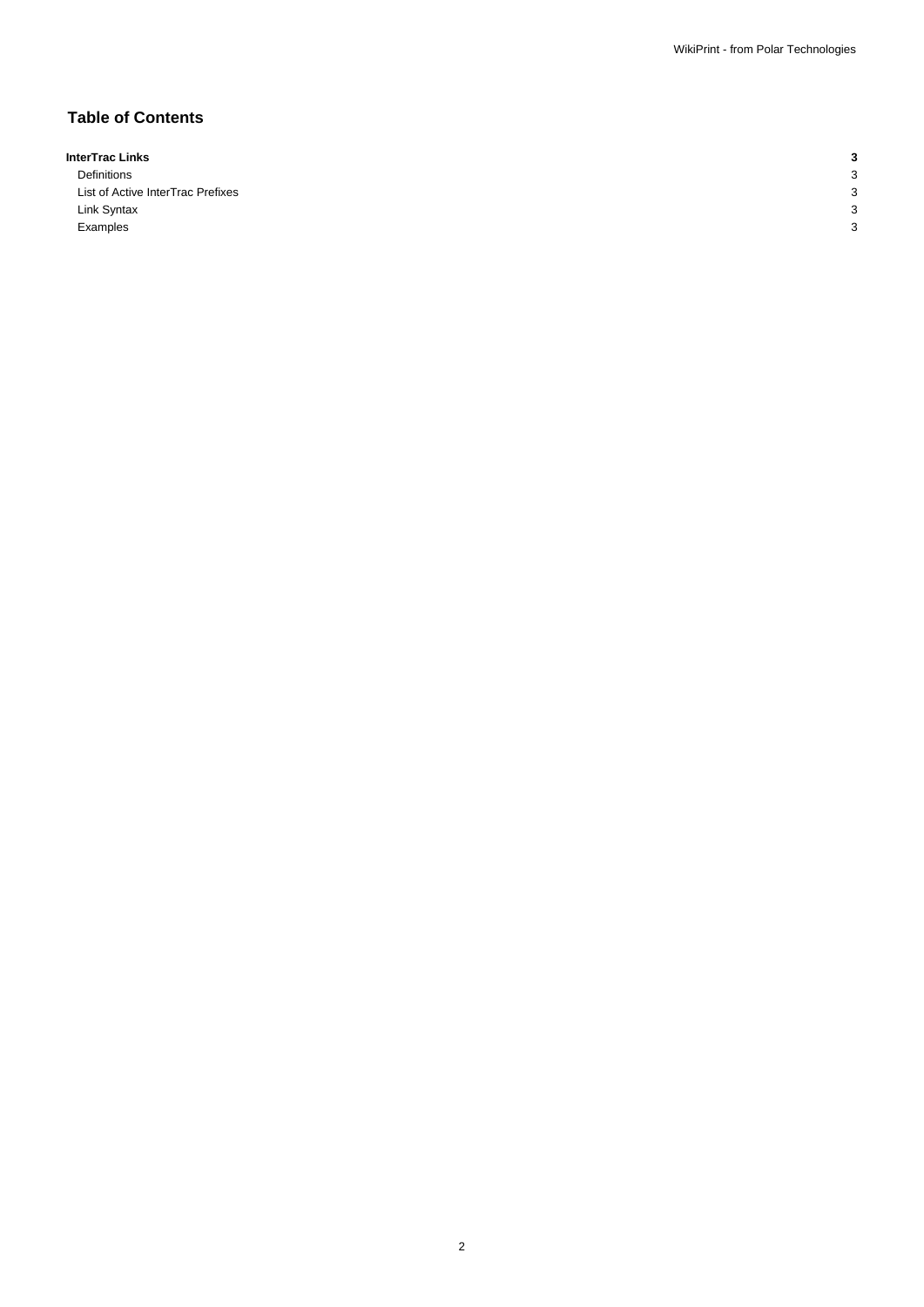### **[InterTrac](https://meteo.unican.es/trac/wiki/InterTrac) Links**

Trac supports a convenient way to refer to resources of other Trac servers, from within the Wiki markup, since version 0.10.

#### **Definitions**

An [InterTrac](https://meteo.unican.es/trac/wiki/InterTrac) link can be seen as a scoped [TracLinks](https://meteo.unican.es/trac/wiki/TracLinks). It is used for referring to a Trac resource (Wiki page, changeset, ticket, ...) located in another Trac environment.

#### **List of Active [InterTrac](https://meteo.unican.es/trac/wiki/InterTrac) Prefixes**

| Prefix   | <b>Trac Site</b>        |
|----------|-------------------------|
| m        | Alias for meteo         |
| meteo    | <b>Meteo's Trac</b>     |
| meteolab | <b>MLToolbox's Trac</b> |
| mtl      | Alias for meteolab      |
| trac     | <b>The Trac Project</b> |
| W        | Alias for WRF4G         |
| wrf4g    | <b>WRF4G's Trac</b>     |

#### **Link Syntax**

Simply use the name of the other Trac environment as a prefix, followed by a colon, ending with the resource located in the other environment.

<target\_environment>:<TracLinks>

The other resource is specified using a regular [TracLinks](https://meteo.unican.es/trac/wiki/TracLinks), of any flavor.

That target environment name is either the real name of the environment, or an alias for it. The aliases are defined in trac.ini (see below). The prefix is case insensitive.

If the [InterTrac](https://meteo.unican.es/trac/wiki/InterTrac) link is enclosed in square brackets (like [th:WikiExtrasPlugin]), the InterTrac prefix is removed in the displayed link, like a normal link resolver would be (i.e. the above would be displayed as  $WikikkrasPlugin$ ).

For convenience, there's also some alternative short-hand form, where one can use an alias as an immediate prefix for the identifier of a ticket, changeset or report: (e.g. #T234, [T1508], [trac 1508], ...)

#### **Examples**

...

It is necessary to setup a configuration for the [InterTrac](https://meteo.unican.es/trac/wiki/InterTrac) facility. This configuration has to be done in the [TracIni](https://meteo.unican.es/trac/wiki/TracIni) file, [intertrac] section.

Example configuration:

```
[intertrac]
# -- Example of setting up an alias:
t = trac
# -- Link to an external Trac:
trac.title = Edgewall's Trac for Trac
trac.url = http://trac.edgewall.org
```
The .url is mandatory and is used for locating the other Trac. This can be a relative URL in case that Trac environment is located on the same server.

The . title information will be used for providing an useful tooltip when moving the cursor over an [InterTrac](https://meteo.unican.es/trac/wiki/InterTrac) links.